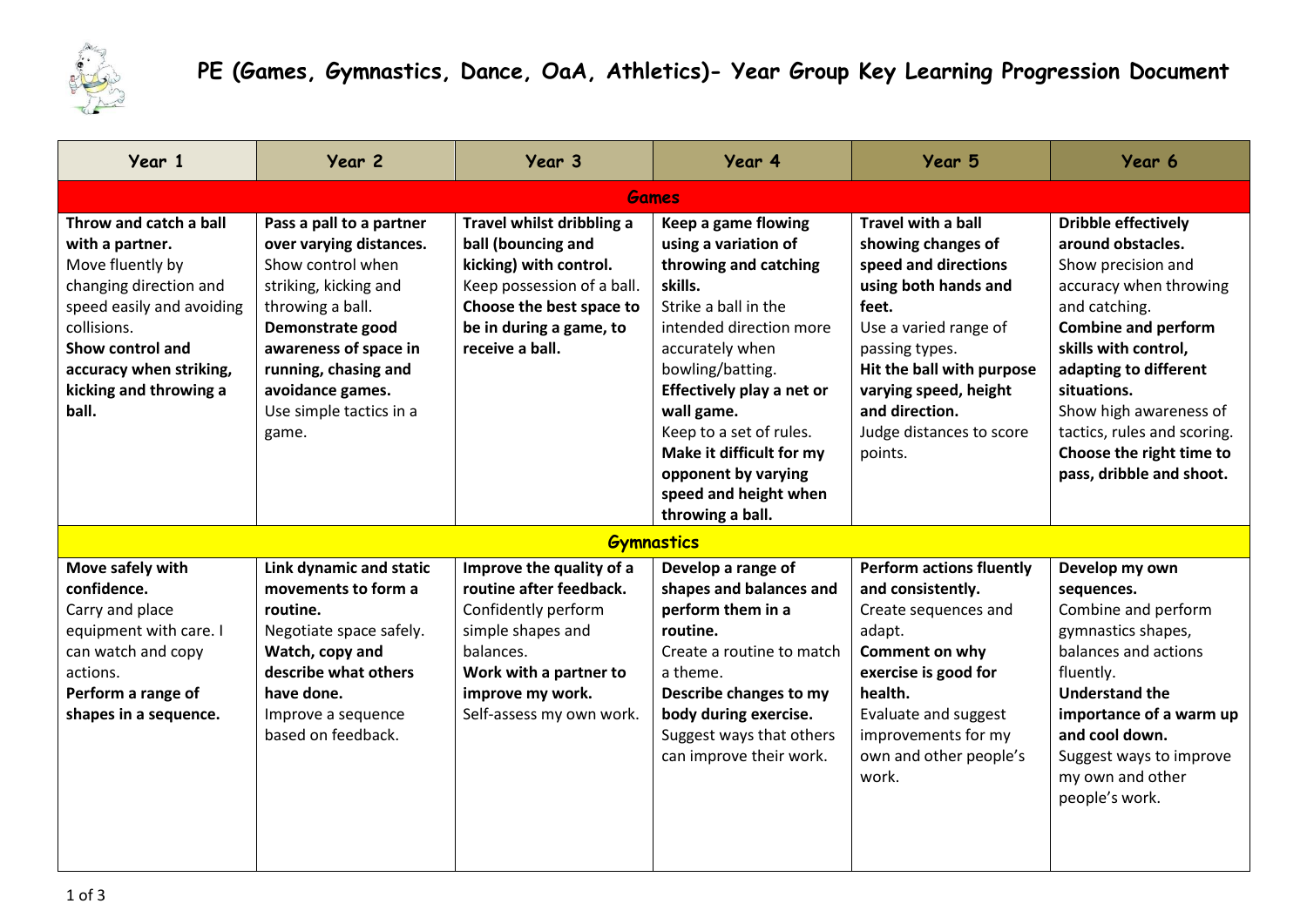| Year 1                                                                                                                                                                                                              | Year 2                                                                                                                                                                                                                                                    | Year 3                                                                                                                                                                                                   | Year 4                                                                                                                                                                                                                                                                                                                                                                                                                                           | Year 5                                                                                                                                                                                                                                                                                                                                                                                                                                              | Year 6                                                                                                                                                                                                                                                                                                                                                                                                               |  |  |  |
|---------------------------------------------------------------------------------------------------------------------------------------------------------------------------------------------------------------------|-----------------------------------------------------------------------------------------------------------------------------------------------------------------------------------------------------------------------------------------------------------|----------------------------------------------------------------------------------------------------------------------------------------------------------------------------------------------------------|--------------------------------------------------------------------------------------------------------------------------------------------------------------------------------------------------------------------------------------------------------------------------------------------------------------------------------------------------------------------------------------------------------------------------------------------------|-----------------------------------------------------------------------------------------------------------------------------------------------------------------------------------------------------------------------------------------------------------------------------------------------------------------------------------------------------------------------------------------------------------------------------------------------------|----------------------------------------------------------------------------------------------------------------------------------------------------------------------------------------------------------------------------------------------------------------------------------------------------------------------------------------------------------------------------------------------------------------------|--|--|--|
| Dance                                                                                                                                                                                                               |                                                                                                                                                                                                                                                           |                                                                                                                                                                                                          |                                                                                                                                                                                                                                                                                                                                                                                                                                                  |                                                                                                                                                                                                                                                                                                                                                                                                                                                     |                                                                                                                                                                                                                                                                                                                                                                                                                      |  |  |  |
| <b>Explore different types of</b><br>movement.<br>Negotiate space safely.<br>Perform a short routine<br>with 3 actions.<br>Comment on how<br>exercise affects the body.<br><b>Discuss different dance</b><br>ideas. | <b>Explore and remember</b><br>dance actions in a<br>sequence.<br>Compose a short routine.<br><b>Describe how different</b><br>dance actions create<br>feelings.<br>Watch and describe a<br>routine and use what I<br>learn to improve my own<br>routine. | Improvise freely as an<br>individual or with a<br>partner.<br>Link phrases using a<br>simple dance structure.<br>Dance with awareness to<br>rhythm.                                                      | <b>Explore characters and</b><br>narratives.<br>Create a routine.<br>Describe the need to<br>warm up.<br>Evaluate my own<br>performance and<br>comment on<br>improvements.                                                                                                                                                                                                                                                                       | <b>Explore ideas from</b><br>different dance styles.<br>Compose an expressive<br>dance.<br>Organise my own warm<br>up and cool down to suit<br>the activities.<br>Understand the<br>importance of warming<br>up.                                                                                                                                                                                                                                    | <b>Explore, improvise and</b><br>combine movements.<br>Create structure to a<br>dance.<br>Understand why dance is<br>good for fitness.<br>Comment on own work<br>and the work of others.                                                                                                                                                                                                                             |  |  |  |
| <b>Outdoor and Adventurous</b>                                                                                                                                                                                      |                                                                                                                                                                                                                                                           |                                                                                                                                                                                                          |                                                                                                                                                                                                                                                                                                                                                                                                                                                  |                                                                                                                                                                                                                                                                                                                                                                                                                                                     |                                                                                                                                                                                                                                                                                                                                                                                                                      |  |  |  |
| N/A                                                                                                                                                                                                                 | N/A                                                                                                                                                                                                                                                       | <b>Orientate myself with</b><br>increasing confidence<br>and accuracy around a<br>short trail.<br>Use effective<br>communication.<br>Identify symbols using a<br>key.<br>Evaluate my own<br>performance. | Orientate myself with<br>increasing confidence<br>and accuracy around a<br>short trail.<br>Create a short trail with a<br>physical challenge.<br><b>Recognise different</b><br>features on a course.<br>Use effective<br>communication.<br>Associate the key with<br>items in the<br>environment.<br>Plan and organise a trail<br>that others can follow.<br>Begin to use a map.<br>Evaluate my performance<br>and the performance of<br>others. | Design an orienteering<br>course that can be<br>followed and offers a<br>challenge to others.<br>Work as part of a team<br>and independently.<br><b>Identify the quickest</b><br>route to actively navigate<br>an orienteering course.<br>Use clear and effective<br>communication.<br><b>Complete an orienteering</b><br>course multiple times<br>and faster each time due<br>to improved technique.<br>Explain why I chose a<br>certain strategy. | Identify ways to become<br>healthier.<br>Use navigation<br>equipment such as maps<br>and compasses to<br>improve a trail.<br>Use a range of maps to<br>identify which is the<br>most effective.<br>Manage an orienteering<br>event that others can<br>compete in.<br><b>Communicate clearly and</b><br>effectively when under a<br>time pressure.<br>Thoroughly evaluate my<br>work and the work of<br>other people. |  |  |  |